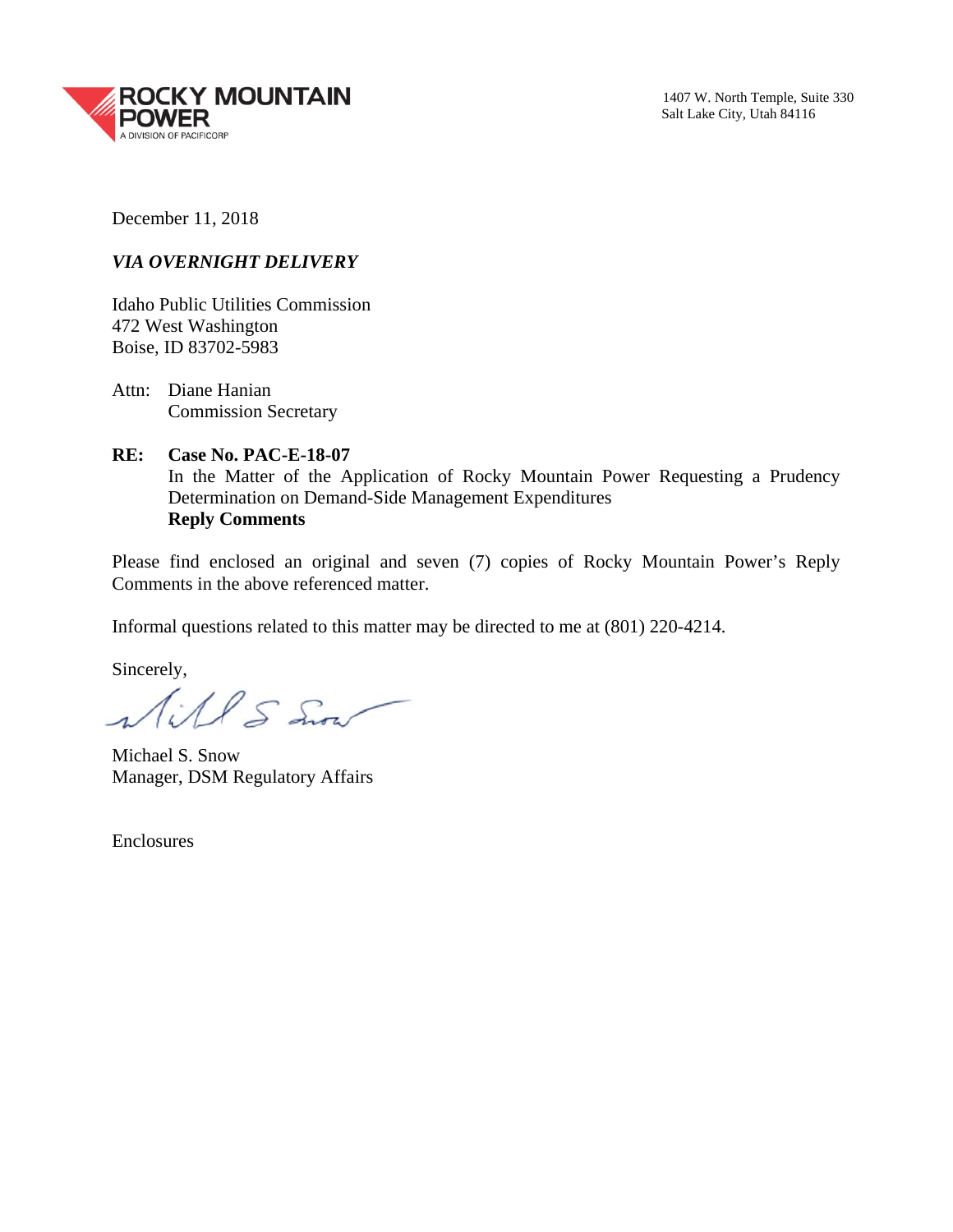Daniel E. Solander, (ISB# 8931) Rocky Mountain Power 1407 West North Temple, Suite 320 Salt Lake City, Utah 84116 Telephone: (801) 220-4014 Email: daniel.solander@pacificorp.com

*Attorney for Rocky Mountain Power* 

### **BEFORE THE IDAHO PUBLIC UTILITIES COMMISSION**

**IN THE MATTER OF THE APPLICATION ) OF ROCKY MOUNTAIN POWER REQUESTING A DETERMINATION ON DEMAND-SIDE MANAGEMENT EXPENDITURES. ) )** 

**) CASE NO. PAC-E-18-07 ) REPLY COMMENTS** 

COMES NOW, Rocky Mountain Power, a division of PacifiCorp (the "Company"), in accordance with RP 052 and RP 201, *et. seq*., and hereby respectfully submits reply comments to the Idaho Public Utilities Commission (the "Commission") in the above referenced matter.

## **BACKGROUND**

1. On August 24, 2018, the Idaho Public Utilities Commission ("Commission") issued a Notice of Modified Procedure in Order No. 34175 for the above referenced matter, allowing parties to file comments by December 4, 2018, with the Company's reply comments due by December 11, 2018. Commission Staff ("Staff") and PacifiCorp Idaho Industrial Customers ("PIIC") filed comments December 4, 2018. The Company provides these reply comments in response to comments filed by Staff to add some clarifications.

2. First, the Company notes that PIIC does not dispute the prudence of the Company's 2016–2017 Demand Side Management ("DSM") expenditures, and Staff recommends the Commission order that the Company prudently incurred \$4,491,122 in 2016 and \$4,038,931 in 2017 DSM tariff rider expenses.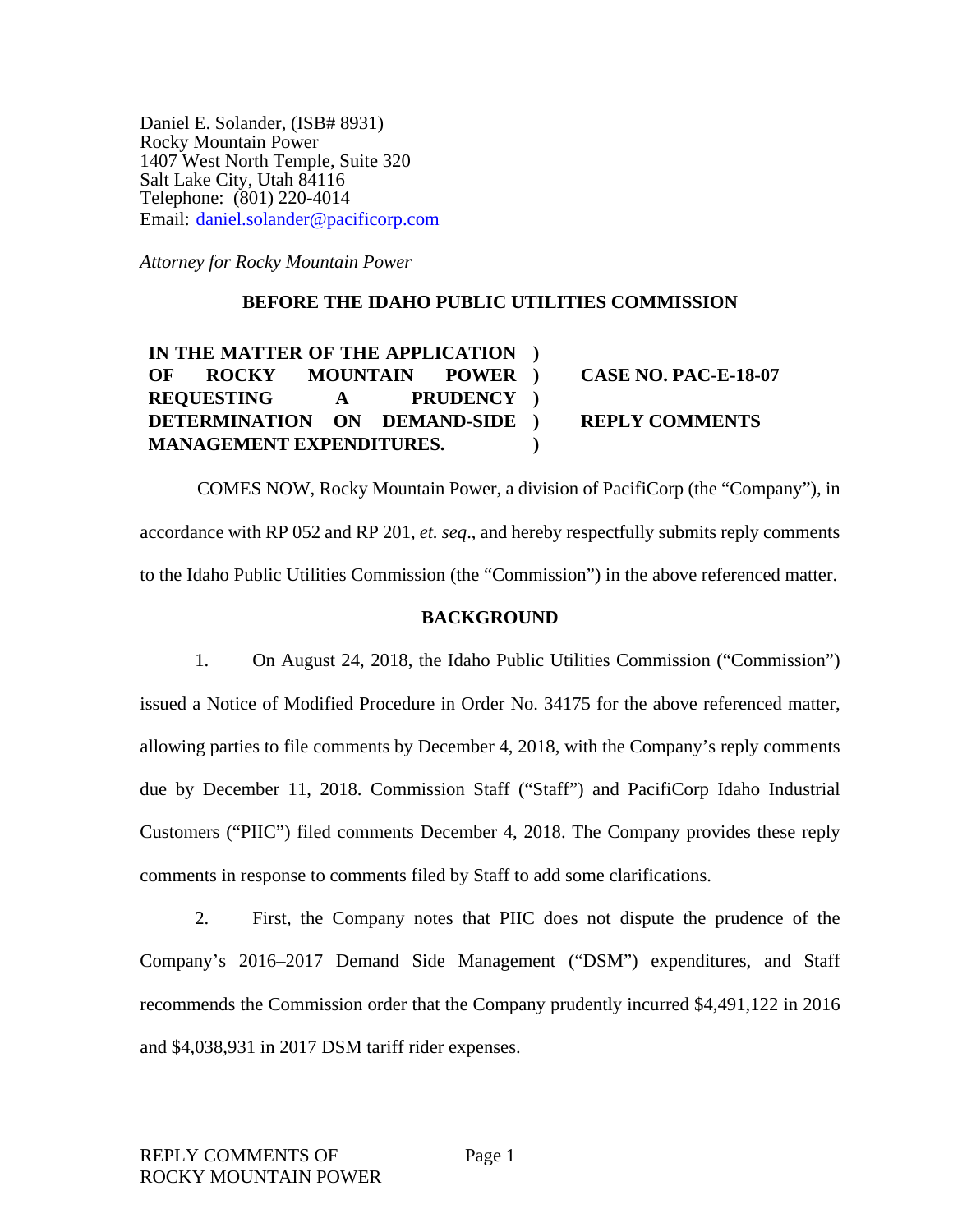#### **REPLY COMMENTS**

3. The title of Table 1 in Staff's comments was listed as the "Customer Efficiency Services Tariff Rider Balance – *Cash Basis*." The Company would like to clarify that the values listed in Table 1 account for the *Accrual Basis* rather than Cash Basis and should be listed as such.

4. Table 2 in Staff's comments compares the Company's energy savings at site against the Integrated Resource Plan ("IRP") targets at generator. The Company has included an updated Table 2 below with an additional row to show the achieved energy savings at generator for clarity.

| <b>METRIC</b>                   | 2016        | 2017        |
|---------------------------------|-------------|-------------|
| SAVINGS (AT SITE)               | 19,450 MWh  | 15,830 MWh  |
| SAVINGS (AT GENERATOR)          | 21,551 MWh  | 17,514 MWh  |
| IRP TARGET (AT GENERATOR)       | 15,800 MWh  | 17,570 MWh  |
| <b>EXPENDITURES</b>             | \$4,500,332 | \$4,038,931 |
| UTILITY COST TEST               | 2.22        | 2.19        |
| <b>TOTAL RESOURCE COST TEST</b> | 1.59        | 1.71        |

**Table 2. Rocky Mountain Power's Idaho DSM Portfolio, 2016 and 2017 (UPDATED)** 

5. Staff recommended two possible solutions for ensuring that evaluation costs are fully reflected in cost-effectiveness calculations, but do not inordinately impact costeffectiveness results from year-to-year. The Company will discuss these options with Staff, as well as other options, to identify an agreeable solution going forward.

6. When commenting on the Company's Low Income Weatherization ("LIW") Program, Staff noted that it was almost cost-effective in 2016 with a Total Resource Cost ("TRC") ratio of 0.96, and cost-effective in 2017 with a TRC ratio of 1.41. The Company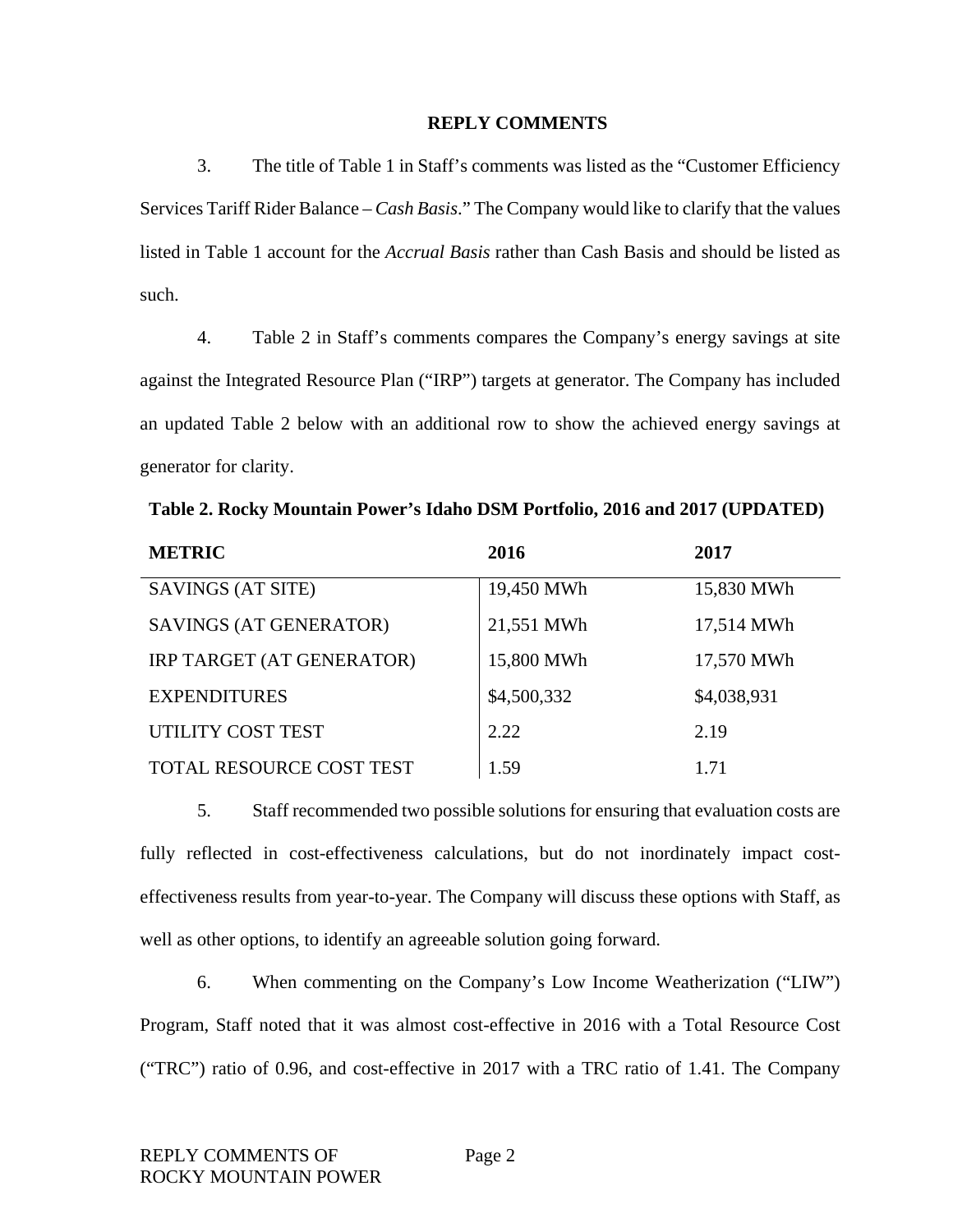would like to clarify that the LIW Program's cost-effectiveness is determined by the PacifiCorp TRC ("PTRC"), per the Commission's Order No. 32788. That being the case, the LIW Program was cost-effective in 2016 and 2017 with a PTRC of 1.04 and 1.45, respectively.

7. Staff also recommended the Company resume meeting with Staff at least semiannually to allow sufficient time to discuss DSM programs. The Company agrees with this recommendation and will work with Staff to schedule meetings accordingly.

8. On December 7 and 10, 2018, the Company discussed Staff's comments with Staff, and Staff supports the clarifications the Company has included in these reply comments.

# **REQUEST FOR RELIEF**

WHEREFORE, Rocky Mountain Power respectfully requests that the Commission find that the 2016-2017 DSM expenditures were prudently incurred as recommended by Staff.

DATED this 11<sup>th</sup> day of December, 2018.

Respectfully submitted,

 $By \sim \text{1}$ 

Daniel E. Solander Attorney for Rocky Mountain Power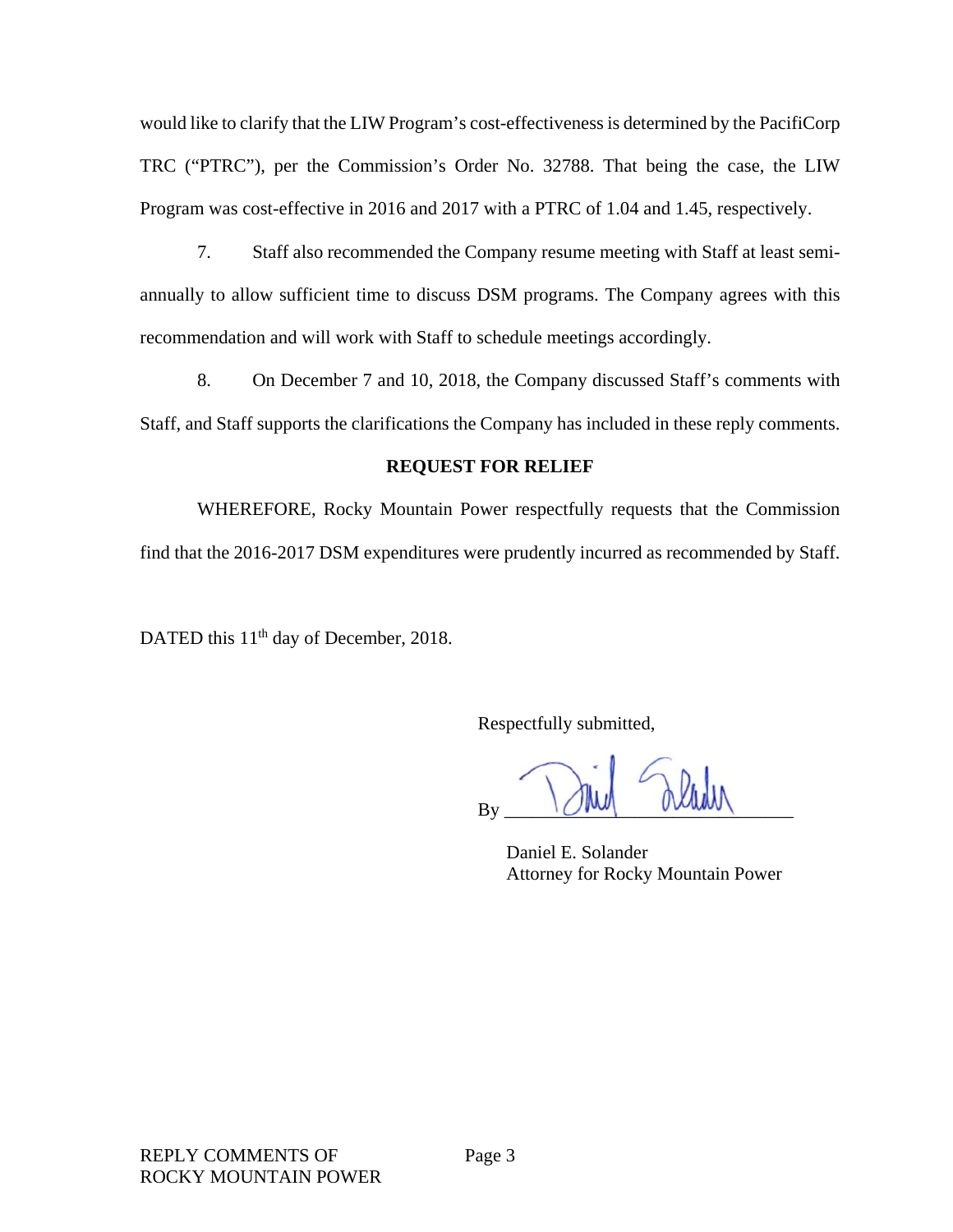# **CERTIFICATE OF SERVICE**

I hereby certify that on this  $11<sup>th</sup>$  of December, 2018, I caused to be served, via E-mail a true and correct copy of **Rocky Mountain Power's Reply Comments** in PAC-E-18-07 to the following:

## **Service List**

| PACIFICORP IDAHO INDUSTRIAL CUSTOMERS (PIIC)            |                              |  |
|---------------------------------------------------------|------------------------------|--|
| Ronald L. Williams                                      | Jim Duke                     |  |
| Williams Bradbury, P.C.                                 | <b>Idahoan Foods</b>         |  |
| P.O. Box 388                                            | jduke@idahoan.com            |  |
| Boise ID, 83701                                         |                              |  |
| ron@williamsbradbury.com                                |                              |  |
|                                                         |                              |  |
| Kyle Williams                                           | Val Steiner                  |  |
| <b>BYU</b> Idaho                                        | Nu-West Industries, Inc.     |  |
| williamsk@byui.edu                                      | val.steiner@agrium.com       |  |
|                                                         |                              |  |
| <b>MONSTANTO</b>                                        |                              |  |
| Randall C. Budge                                        | Thomas J. Budge              |  |
| Racine Olson, PLLP                                      | Racine Olson, PLLP           |  |
| P.O. Box 1391                                           | P.O. Box 1391                |  |
| 201 E. Center                                           | 201 E. Center                |  |
| Pocatello, ID 83204-1391                                | Pocatello, ID 83204-1391     |  |
| rcb@racinelaw.net                                       | tjb@racinelaw.net            |  |
|                                                         |                              |  |
| Brubaker & Associates                                   |                              |  |
| 16690 Swingley Ridge Rd., #140                          |                              |  |
| Chesterfield, MO 63017                                  |                              |  |
| mbrubaker@consultbai.com                                |                              |  |
|                                                         |                              |  |
| <b>IDAHO IRRIGATION PUMPERS ASSOCIATION, INC (IIPA)</b> |                              |  |
| Eric L. Olsen                                           | <b>Anthony Yankel</b>        |  |
| ECHO HAWK & OLSEN, PLLC                                 | 12700 Lake Avenue, Unit 2505 |  |
| 505 Pershing Ave., Ste. 100                             | Lakewood, Ohio 44107         |  |
| P.O. Box 6119                                           | tony@yankel.net              |  |
| Pocatello, Idaho 83205                                  |                              |  |
| elo@echohawk.com                                        |                              |  |
|                                                         |                              |  |
| <b>COMMISSION STAFF</b>                                 |                              |  |
| <b>Edith Pacillo</b>                                    |                              |  |
| Deputy Attorney General                                 |                              |  |
| <b>Idaho Public Utilities Commission</b>                |                              |  |
| 472 W. Washington (83702)                               |                              |  |
| PO Box 83720                                            |                              |  |
| Boise, ID 83720-0074                                    |                              |  |
| edith.pacillo@puc.idaho.gov                             |                              |  |
|                                                         |                              |  |